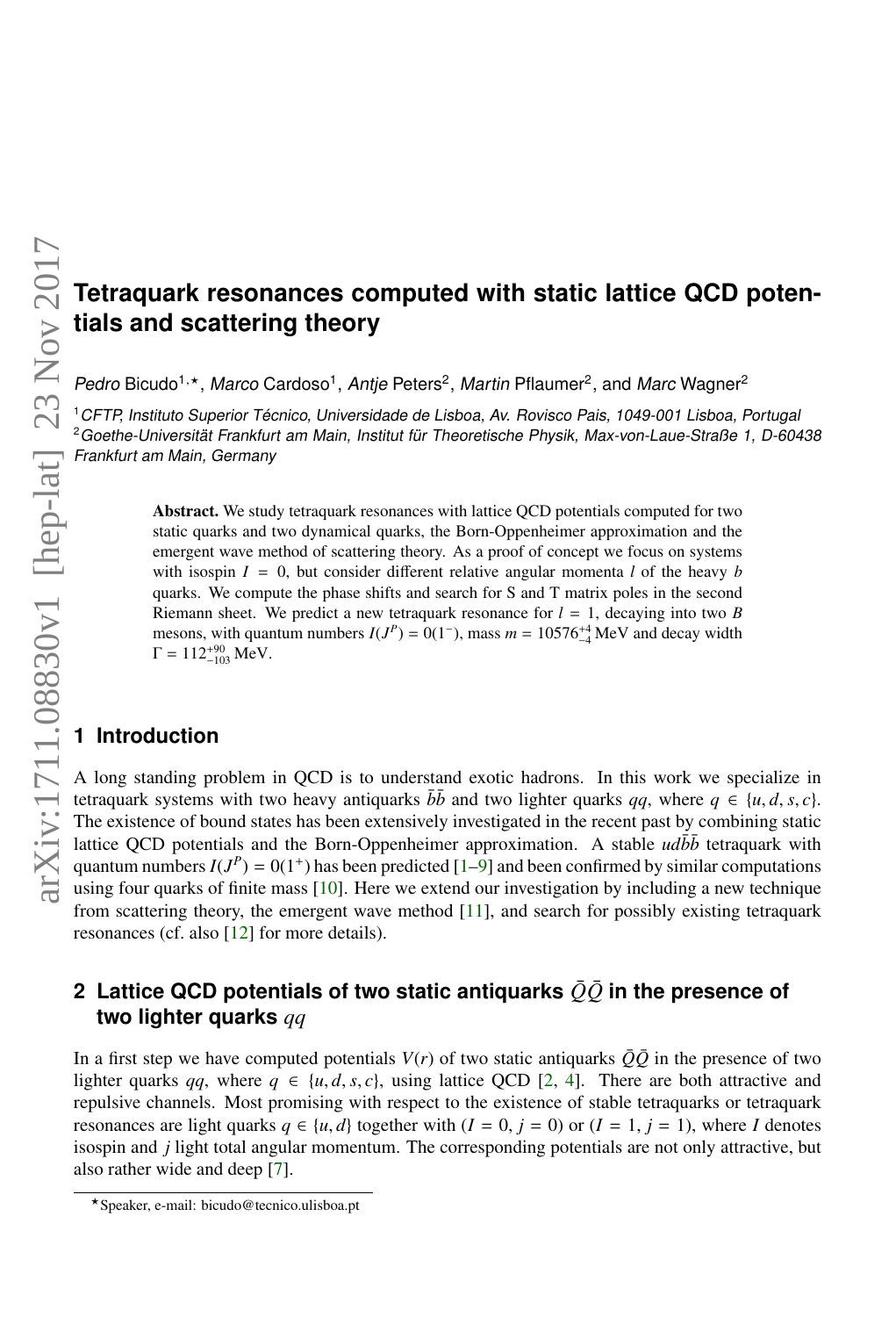

<span id="page-1-1"></span>**Figure 1.** (a) At small separations the static antiquarks  $\overline{Q}\overline{Q}$  interact by perturbative one-gluon exchange. (b) At large separations the light quarks *qq* screen the interaction and the four quarks form two rather weakly interacting *B* mesons.

|   |   | $\alpha$               | $d$ in fm              |
|---|---|------------------------|------------------------|
| 0 | 0 | $0.34^{+0.03}_{-0.03}$ | $0.45^{+0.12}_{-0.10}$ |
|   |   | $0.29_{-0.06}^{+0.05}$ | $0.16_{-0.02}^{+0.05}$ |

<span id="page-1-2"></span>**Table 1.** Parameters  $\alpha$  and  $d$  of the potential of Eq. [\(1\)](#page-1-0) for two static antiquarks  $\overline{Q}\overline{Q}$ , in the presence of two light quarks *qq* with quantum numbers *I* and *j*.

The lattice QCD results for the potentials can be parametrized by a screened Coulomb potential,

<span id="page-1-0"></span>
$$
V(r) = -\frac{\alpha}{r}e^{-r^2/d^2}
$$
 (1)

inspired by one-gluon exchange at small  $\overline{Q}\overline{Q}$  separations *r* and a screening of the Coulomb potential by the two *B* mesons at large *r* (cf. Figure [1\)](#page-1-1). Clearly, the  $(I = 0, j = 0)$  potential is more attractive than the  $(I = 1, i = 1)$  potential as can be seen in Figure [2.](#page-2-0) Numerical results for the parameters  $\alpha$ and *d* are collected in Table [1.](#page-1-2) The potential parametrization is then used in the Schrödinger equation for the relative coordinate of the heavy antiquarks  $\bar{b}\bar{b} \equiv \bar{Q}\bar{Q}$  to search for either for bound states (cf.  $[5, 7-9]$  $[5, 7-9]$  $[5, 7-9]$ ) or for resonances (cf. sections [3](#page-1-3) and [4](#page-4-0)).

## <span id="page-1-3"></span>**3 The emergent wave method**

In this section, we summarize the emergent wave method, which is suited to compute phase shifts and resonances. More details can be found in Ref. [\[11\]](#page-7-3).

#### **3.1 Emergent and incident wavefunctions**

We consider the Schrödinger equation used for studying bound states:

<span id="page-1-4"></span>
$$
(H_0 + V(r))\Psi = E\Psi . \tag{2}
$$

The first step in the emergent wave method is to split the wave function of the Schrödinger Eq. into two parts,

$$
\Psi = \Psi_0 + X \,, \tag{3}
$$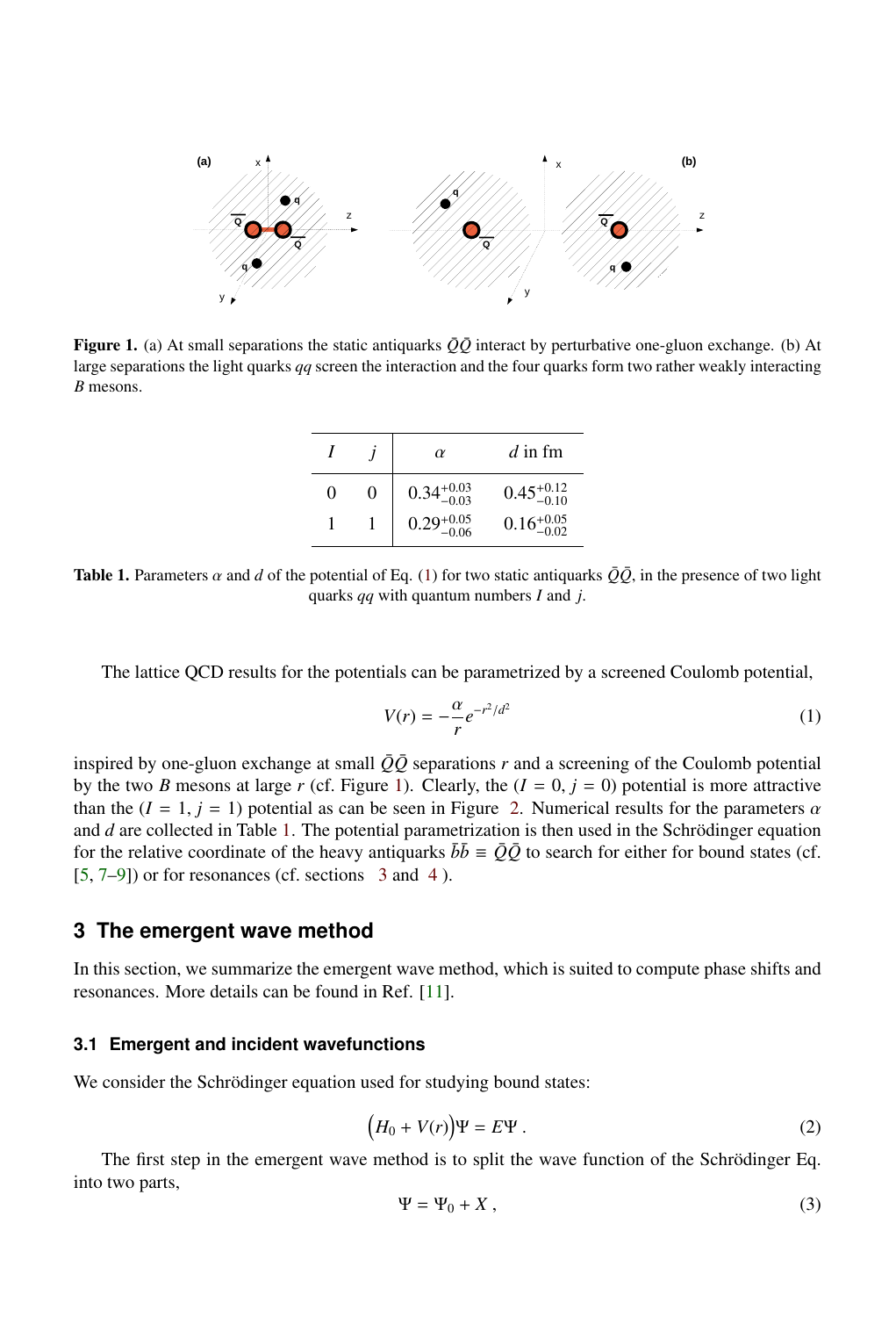

<span id="page-2-0"></span>Figure 2. (left)  $(I = 0, j = 0)$  potential. (right)  $(I = 1, j = 1)$  potential.

where  $\Psi_0$  is the incident wave, a solution of the free Schrödinger equation,  $H_0\Psi_0 = E\Psi_0$ , and *X* is the emergent wave. Inserting this in Eq. [\(2\)](#page-1-4), we obtain:

<span id="page-2-4"></span>
$$
(H_0 + V(r) - E)X = -V(r)\Psi_0.
$$
 (4)

For any energy  $E$  we calculate the emergent wave  $X$  by providing the corresponding  $\Psi_0$  and fixing the appropriate boundary conditions. From the asymptotic behaviour of the emergent wave *X* we then determine the phase shifts  $\delta_l$ , the S matrix and the T matrix. Continuing to complex energies  $E \in \mathbb{C}$ <br>we find the poles of the S matrix and the T matrix in the complex plane. We identify a resonance with we find the poles of the S matrix and the T matrix in the complex plane. We identify a resonance with a pole of S in the second Riemann sheet at *<sup>m</sup>*−*i*Γ/2, where *<sup>m</sup>* is the mass and <sup>Γ</sup> is the resonance decay width.

#### **3.2 Partial wave decomposition**

The two heavy antiquarks  $\bar{b}\bar{b}$  at zero total angular momentum are described by the Hamiltonian:

<span id="page-2-1"></span>
$$
H = H_0 + V(r) = -\frac{\hbar^2}{2\mu}\Delta + V(r)
$$
\n<sup>(5)</sup>

with reduced mass  $\mu = M/2$ , where  $M = 5280 \text{ MeV}$  is the mass of the *B* meson from the PDG [\[13\]](#page-7-9).<br>For simplicity we omit the additive constant 2M in Eq. (5) i.e. all resulting energy eigenvalues are For simplicity we omit the additive constant 2*M* in Eq. [\(5\)](#page-2-1), i.e. all resulting energy eigenvalues are energy differences with respect to 2*M*.

We consider an incident plane wave  $\Psi_0 = e^{i\mathbf{k} \cdot \mathbf{r}}$ , which can be expressed as a sum of spherical waves,

<span id="page-2-2"></span>
$$
\Psi_0 = e^{i\mathbf{k}\cdot\mathbf{r}} = \sum_l (2l+1)i^l j_l(kr) P_l(\hat{\mathbf{k}}\cdot\hat{\mathbf{r}}) ,
$$
\n(6)

where  $j_l$  are spherical Bessel functions,  $P_l$  are Legendre polynomials and the relation between energy and momentum is  $\hbar k = \sqrt{2\mu E}$ . For a spherically symmetric potential  $V(r)$  as in Eq. [\(1\)](#page-1-0) and an incident wave  $\Psi_0 = e^{ikr}$ , the emergent wave  $X$  can also be expanded in terms of I egendre polynomials  $P_0$ . wave  $\Psi_0 = e^{i\mathbf{k} \cdot \mathbf{r}}$ , the emergent wave *X* can also be expanded in terms of Legendre polynomials  $P_l$ ,

<span id="page-2-3"></span>
$$
X = \sum_{l} (2l+1)i^{l} \frac{\chi_{l}(r)}{kr} P_{l}(\hat{\mathbf{k}} \cdot \hat{\mathbf{r}}) \tag{7}
$$

Inserting Eq. [\(6\)](#page-2-2) and Eq. [\(7\)](#page-2-3) into Eq. [\(4\)](#page-2-4) leads to a set of ordinary differential equations for  $\chi$ <sup>2</sup>.

<span id="page-2-5"></span>
$$
\left(-\frac{\hbar^2}{2\mu}\frac{d^2}{dr^2} + \frac{l(l+1)}{2\mu r^2} + V(r) - E\right)\chi_l(r) = -V(r)krj_l(kr) \,. \tag{8}
$$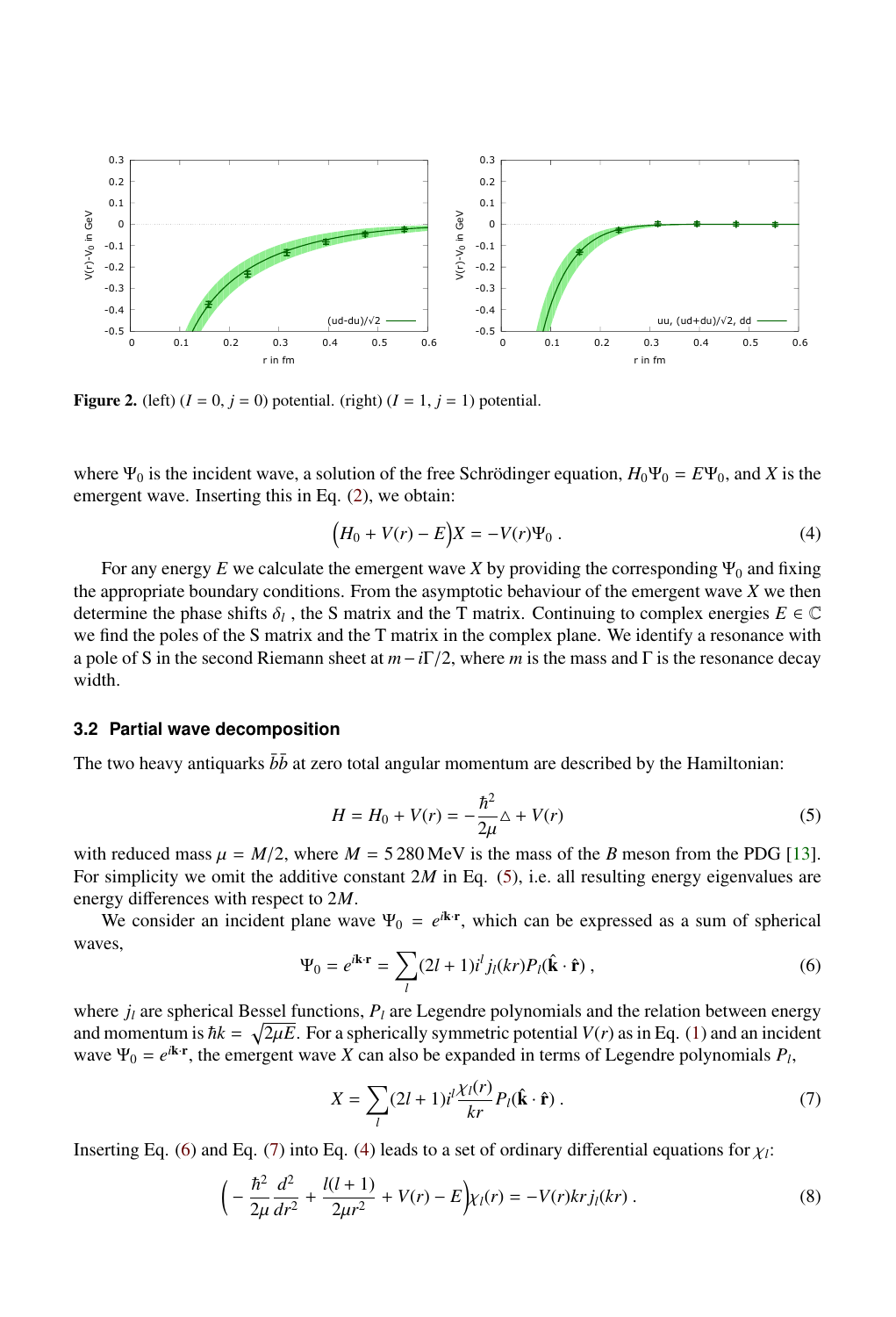

<span id="page-3-1"></span>**Figure 3.** Results for the phase shift  $\delta$  as a function of the energy *E* for different angular momenta  $l = 0, 1, 2, 3, 4$ for the ( $I = 0$ ,  $j = 0$ ) potential ( $\alpha = 0.34$ ,  $d = 0.45$  fm).

#### **3.3 Solving the differential equations for the emergent wave**

The potentials  $V(r)$ , Eq. [\(1\)](#page-1-0), are exponentially screened, i.e.  $V(r) \approx 0$  for  $r \ge R$ , where  $R \gg d$ . For large separations  $r \ge R$  the emergent wave is, hence, a superposition of outgoing spherical waves, i.e.

<span id="page-3-0"></span>
$$
\frac{\chi_l(r)}{kr} = i t_l h_l^{(1)}(kr),\tag{9}
$$

where  $h_l^{(1)}$  $\mu_l^{(1)}$  are the spherical Hankel functions of first kind.

Our aim is now to compute the complex prefactors  $t_l$ , which will eventually lead to the phase shifts. To this end we solve the ordinary differential equation [\(8\)](#page-2-5). The corresponding boundary conditions are the following:

- At  $r = 0$ :  $\chi_l(r) \propto r^{l+1}$ .
- For  $r \ge R$ : Eq. [\(9\)](#page-3-0).

The boundary condition for  $r \geq R$  fixes  $t_l$  as a function of *E*.

We solve it numerically, with two different numerical techniques approaches:

- (1) a fine uniform discretization of the interval  $[0, R]$ , which reduces the differential equation to a large set of linear equations, which can be solved rather efficiently, since the corresponding matrix is tridiagonal;
- (2) a standard 4-th order Runge-Kutta shooting method.

## **3.4 Phase shifts and** S **and** T **matrix poles**

The quantity  $t_l$  is a T matrix eigenvalue (c.f. a standard textbook on quantum mechanics, e.g. [\[14\]](#page-7-10)). For instance, at large distances  $r \geq R$ , the radial wavefunction is

$$
kr[j_l(kr) + i\ t_l h_l^{(1)}(kr)] = (kr/2)[h_l^{(2)}(kr) + e^{2i\delta_l}h_l^{(1)}(kr)].
$$
\n(10)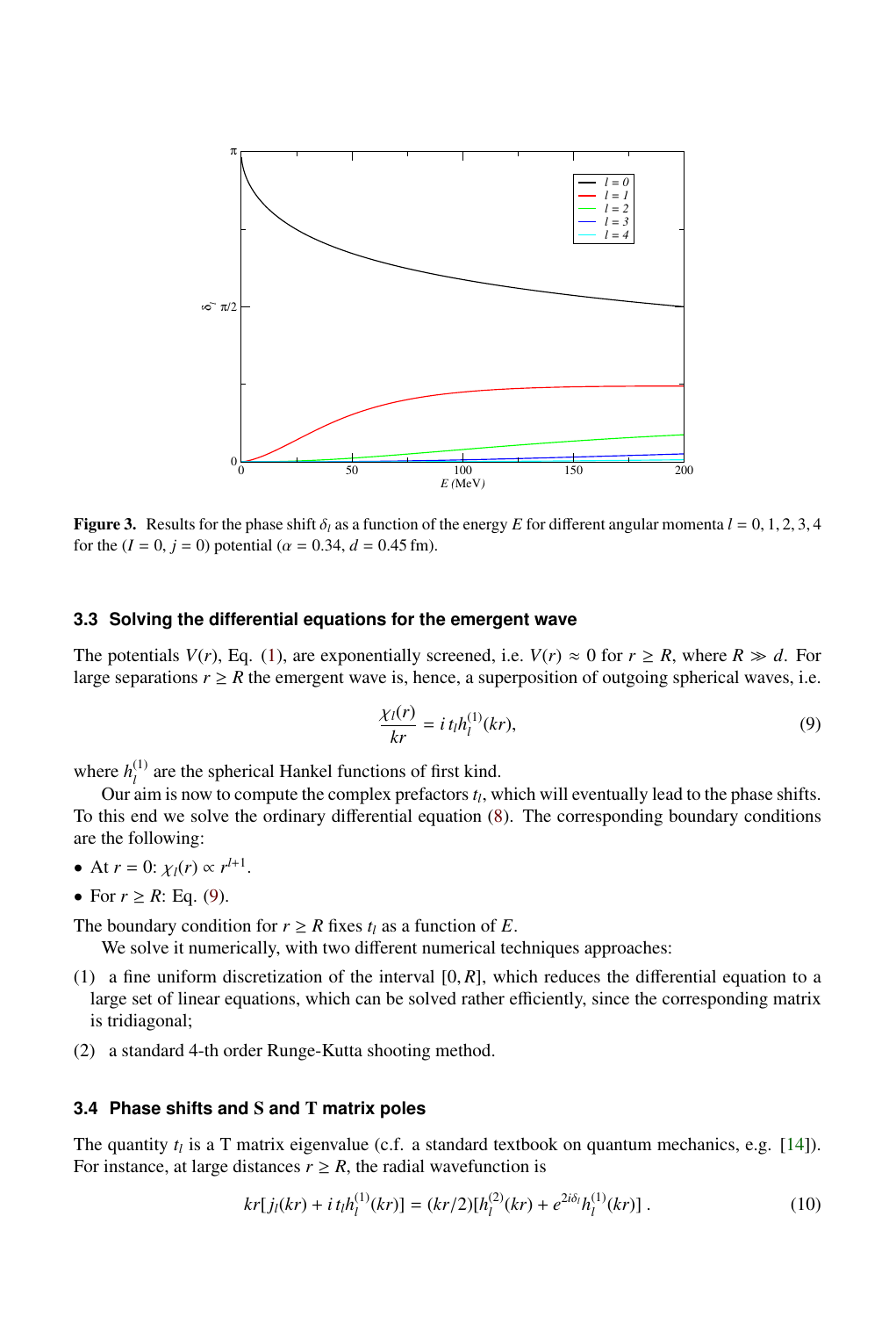

<span id="page-4-2"></span>Figure 4. Results for the phase shift  $\delta_1$  as a function of the energy *E* for different parameters  $\alpha$  for the  $(I = 0, j = 0)$  potential  $(d = 0.45$  fm).

From  $t_l$  we can calculate the phase shift  $\delta_l$  and also read off the corresponding S matrix eigenvalue  $s_l$ ,

<span id="page-4-1"></span>
$$
s_l \equiv 1 + 2it_l = e^{2i\delta_l} \tag{11}
$$

Moreover, note that both the S matrix and the T matrix are analytical in the complex plane. They are well-defined for complex energies  $E \in \mathbb{C}$ . Thus, our numerical method can as well be applied to solve the differential Eq. [\(8\)](#page-2-5) for complex  $E \in \mathbb{C}$ . We find the S and T matrix poles by scanning the complex plane  $(Re(E), Im(E))$  and applying Newton's method to find the roots of  $1/t_l(E)$ . The poles of the S and the T matrix correspond to complex energies of resonances. Note the resonance poles must be in the second Riemann sheet with a negative imaginary part both for the energy *E* and the momentum *k*.

## <span id="page-4-0"></span>**4 Results for phase shifts,** S **matrix and** T **matrix poles and resonances**

### **4.1 Phase shifts**

We first consider the *udbb* potential corresponding to isospin  $I = 0$  and light spin  $j = 0$  (cf. Section [3\)](#page-1-3), since this potential is most attractive. We compute  $t_l$  and via Eq. [\(11\)](#page-4-1) the phase shift  $\delta_l$  for real energy *E* and angular momenta  $l = 0, 1, 2, \ldots$  We do not find a fast increase of the phase shift  $\delta_l$  as a function of the energy *E* which would clearly indicate a resonance (cf. Figure [3\)](#page-3-1).

Thus, we must search more thoroughly for possibly existing resonances. Starting with angular momentum  $l = 1$  we first search for clear resonance signals by making the potential more attractive, i.e. we increase the parameter  $\alpha$ . We keep the parameter  $d = 0.45$  fm fixed here to preserve the scale of the potential. The corresponding results for the phase shift  $\delta_1$  are shown in Figure [4.](#page-4-2) Indeed, for  $\alpha \approx 0.65$  we find clear resonances. For  $\alpha = 0.72$ , we find a bound state, since the phase shift  $\delta_1$  starts at  $\pi$  and decreases monotonically to 0, when increasing the energy *E*. However, it is not clear from this observation, for which values of  $\alpha$  a resonance exists or not.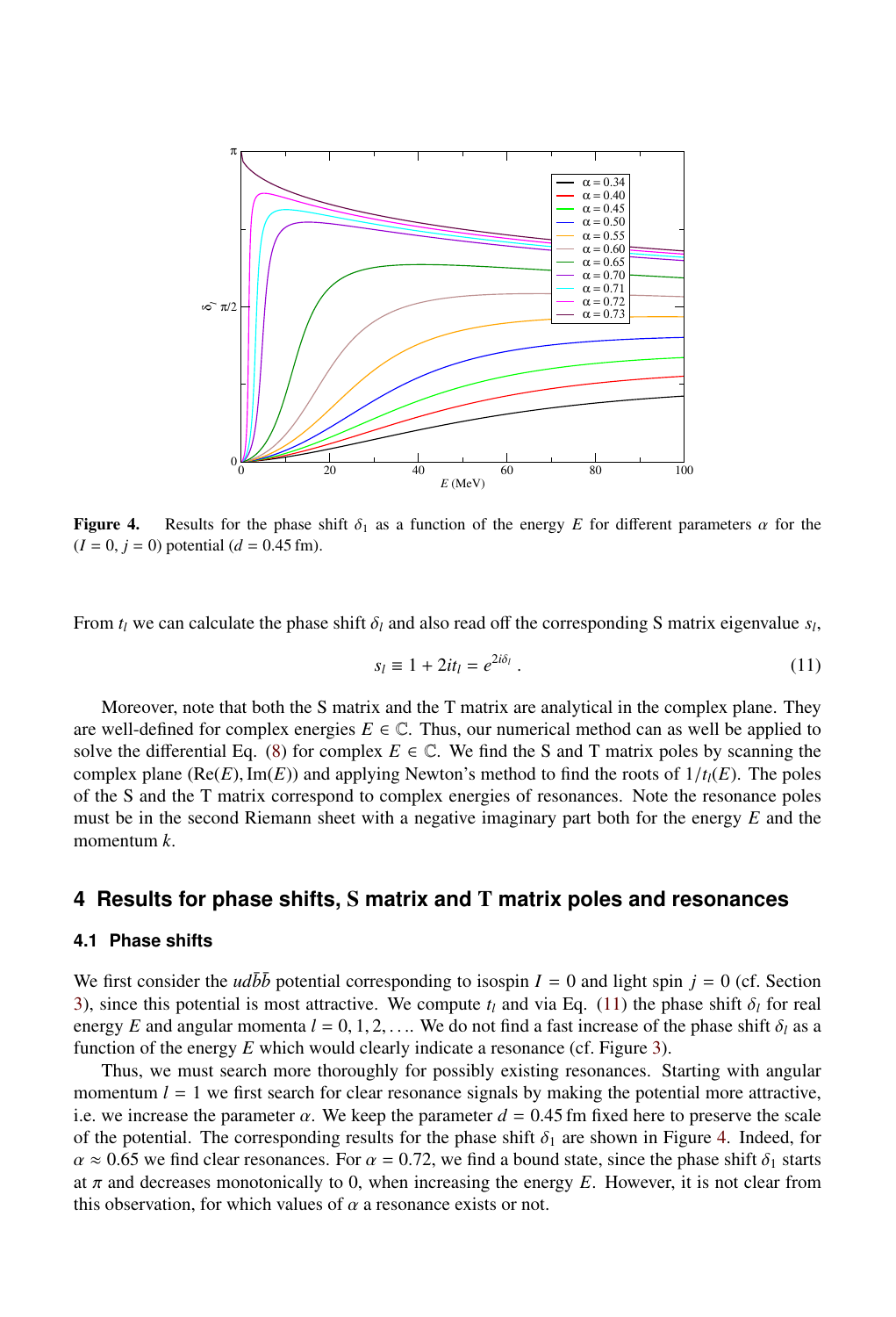

<span id="page-5-0"></span>**Figure 5.** T matrix eigenvalue  $t_1$  as a function of the complex energy E. The vertical axis shows the norm  $|t_1|$ , the colours represent the phase  $\arg(t_l)$ . A pole in the complex plane of  $E \in \mathbb{C}$  is clearly visible.

#### **4.2 Resonances as poles of the** S **and** T **matrices**

To clearly identify a resonance, we search directly for poles of the T matrix eigenvalues *t<sup>l</sup>* . With this technique we clearly find a pole for angular momentum  $l = 1$  and physical values of the parameters,  $\alpha$  = 0.34 and  $d$  = 0.4[5](#page-5-0) fm. We show this pole in Figure 5 by plotting  $t_1$  as a function of the complex energy *E*. To understand the dependence of the resonance pole on the shape of the potential, we again scan different values of the parameter  $\alpha$  and determine each time the pole of the eigenvalue  $t_1$ of the T matrix. We show the trajectory of the pole corresponding to a variation of  $\alpha$  in the complex plane ( $Re(E)$ , Im(*E*)) in Figure [6.](#page-6-0) Indeed, starting with  $\alpha = 0.21$  we find a pole. This confirms our prediction of a resonance for angular momentum  $l = 1$  and physical values of the parameters,  $\alpha = 0.34$ and  $d = 0.45$  fm. In what concerns angular momenta  $l \neq 1$ , we find no clear signal for a resonance pole (except for the bound state pole for  $l = 0$ ). We also find no poles for any *l* in the less attractive case of  $(I = 1, j = 1)$ .

#### **4.3 Statistical and systematic error analysis**

Finally we perform a detailed statistical and systematic error analysis of the pole of  $t_1$  and the corresponding values ( $Re(E), Im(E)$ ) for angular momentum  $l = 1$ . We use the same analysis method as for our previous study of the bound state for  $l = 0$ , cf. [\[7\]](#page-7-7). To parametrize the lattice QCD data for the potentials,  $V^{\text{lat}}(r)$ , discussed in Section [3,](#page-1-3) we perform uncorrelated  $\chi^2$  minimizing fits with the ansatz of Eq. (1). To this end we minimize the expression of Eq. [\(1\)](#page-1-0). To this end we minimize the expression

<span id="page-5-1"></span>
$$
\chi^2 = \sum_{r = r_{\text{min}}, \dots, r_{\text{max}}} \left( \frac{V(r) - V^{\text{lat}}(r)}{\Delta V^{\text{lat}}(r)} \right)^2 \tag{12}
$$

with respect to the parameters  $\alpha$ , *d* and  $V_0$  defined in Eq. [\(1\)](#page-1-0) and in Refs. [\[2,](#page-7-5) [4,](#page-7-6) [15\]](#page-7-11). In Eq. [\(12\)](#page-5-1), ∆*V* lat(*r*) denotes the corresponding statistical errors. To quantify systematic errors, we perform a large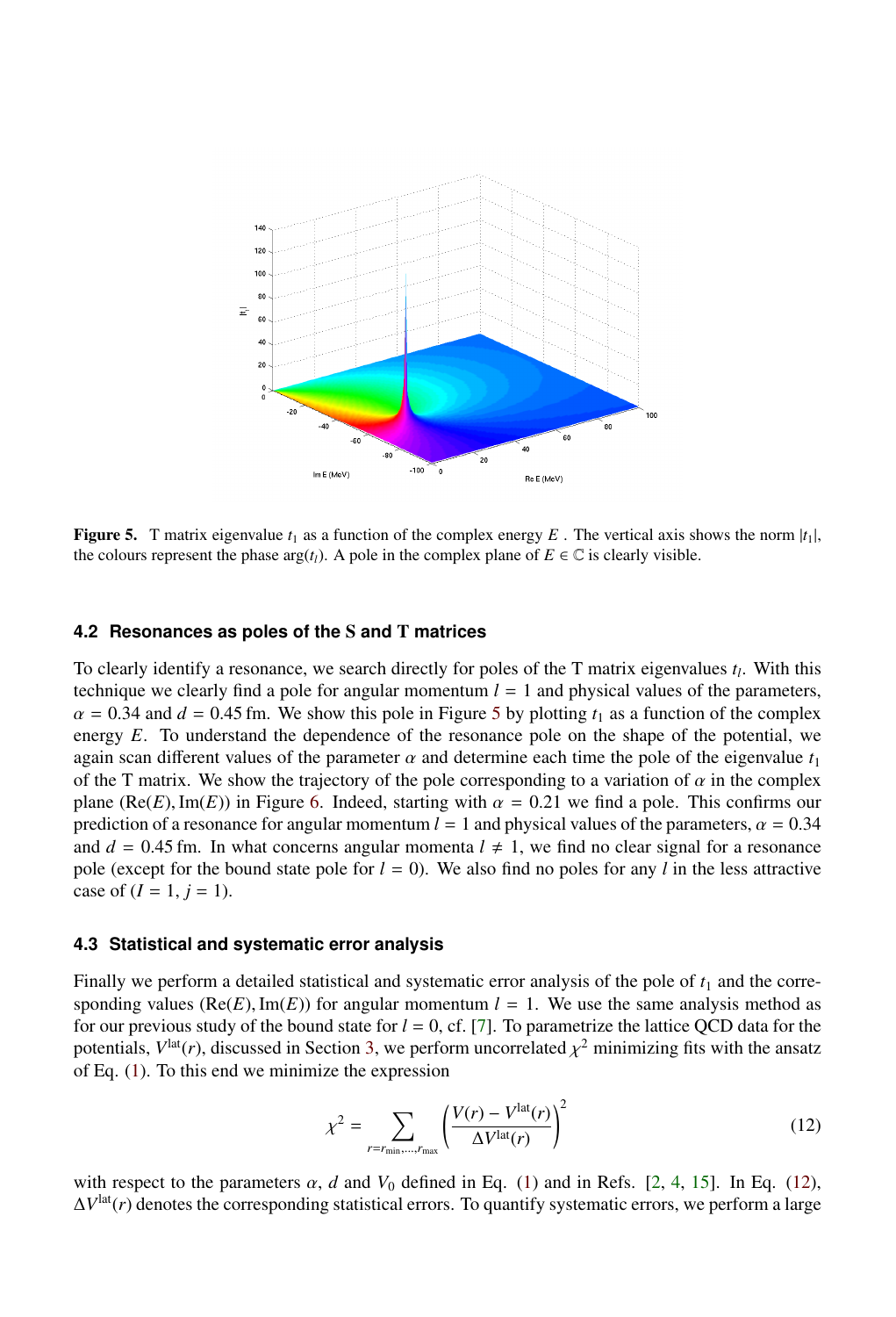

<span id="page-6-0"></span>**Figure 6.** Trajectory of the pole of the eigenvalue  $t_1$  of the T matrix in the complex plane (Re(*E*), Im(*E*)), corresponding to a variation of parameter  $\alpha$ . We also illustrate with a cloud of diamond points the systematic error [\[7\]](#page-7-7) .

number of fits. We vary the range of temporal separations  $t_{\text{min}} \le t \le t_{\text{max}}$  of the correlation function where  $V^{\text{lat}}(r)$  is read off as well as the range of spatial  $b\bar{b}$  separations  $r_{\min} \leq r \leq r_{\max}$  considered in the  $\chi^2$  minimizing fits to determine the parameters  $\alpha$ , *d* and *V*<sub>0</sub>.<br>To also include statistical errors, we compute the jackknift

To also include statistical errors, we compute the jackknife errors of the medians of Re(*E*) and Im(*E*) and add them in quadrature to the corresponding systematic uncertainties.

With our combined statistical and systematic error analysis we find a resonance energy  $Re(E)$  =  $17^{+4}_{-4}$  MeV and a decay width  $\Gamma = -2\text{Im}(E) = 112^{+90}_{-103}$  MeV. Using the Pauli principle and considering the symmetry of the quarks with respect to colour, flavour, spin and their spatial wave function one can determine the quantum numbers of the resonance, which are  $I(J^P) = O(1^-)$ . The resonance will decay into two *B* mesons and, hence, its mass is  $m = 2M + \text{Re}(E) = 10576^{+4}_{-4}\text{MeV}$ .

## **5 Summary and outlook**

We utilized lattice QCD potentials computed for two static antiquarks in the presence of two light quarks, the Born-Oppenheimer approximation and the emergent wave method to search for  $ud\bar{b}\bar{b}$ resonances. First we computed the scattering phase shifts of a *BB* meson pair. Then we performed the analytic continuation of the S matrix and the T matrix to the second Riemann sheet, where we have searched for poles  $\in \mathbb{C}$ . From these results we have predicted a novel resonance with quantum numbers  $I(J^P) = 0(1^-)$ . Performing a careful statistical and systematic error analysis, we found a resonance mass  $m = 10576^{+4}_{-4}$  MeV and a decay width  $\Gamma = 112^{+90}_{-103}$  MeV. For more details, please see our recent publication [\[12\]](#page-7-4).

In the future we plan to address the experimentally observed quarkonia tetraquarks, including  $b\bar{b}$ or *cc*¯ heavy quarks [\[15\]](#page-7-11), with our method.

### **Acknowledgments**

We acknowledge useful conversations with K. Cichy.